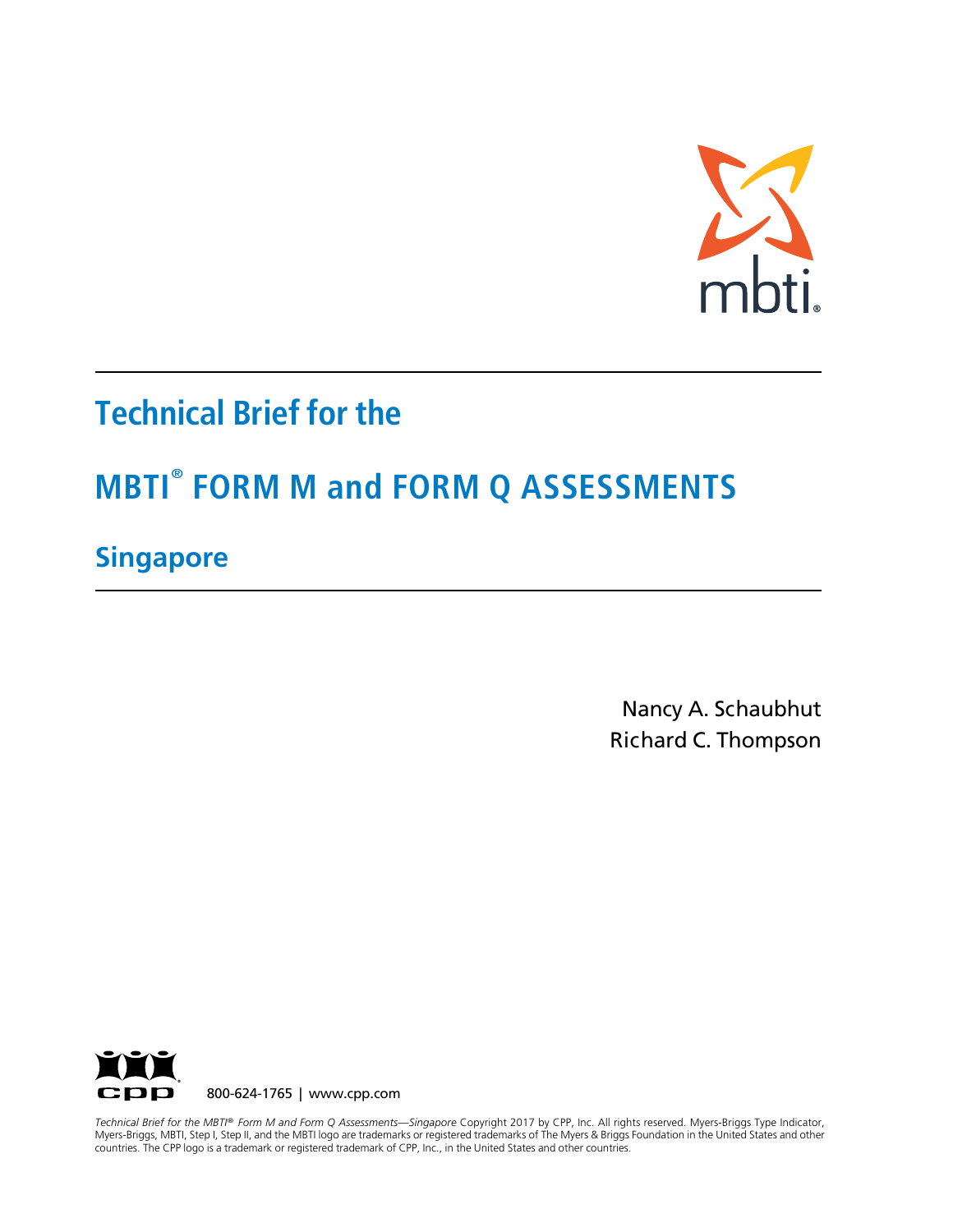#### INTRODUCTION

The *Myers-Briggs Type Indicator®* (MBTI®) instrument is one of the most commonly used personality assessments in the world. Because its administration outside the United States is growing rapidly, the instrument is continually being evaluated for use in specific regions. This technical brief summarizes the measurement properties of the MBTI Form M and Form Q assessments with a Singaporean sample. To that end, it examines the reliability of the MBTI Form M and Form Q assessments, reports on type distribution in a sample of Singaporean participants, and provides comparisons with the US national representative sample (NRS) used in the *MBTI*® *Manual* (Myers, McCaulley, Quenk, & Hammer, 1998) to examine similarities and differences between the groups.

#### THE MBTI® ASSESSMENT

The MBTI assessment uses a typology composed of four pairs of opposite preferences, called *preference pairs:*

- Extraversion (E) or Introversion (I)—how you direct and receive energy
- Sensing (S) or Intuition (N)—how you take in information
- Thinking (T) or Feeling (F)—how you decide and come to conclusions
- Judging (J) or Perceiving (P)—how you approach the outside world

The assessment combines an individual's four preferences—one from each preference pair, denoted by its letter—to yield one of the 16 possible personality types (e.g., ESTJ, INFP, etc.). Each type is equally valuable, and an individual inherently belongs to one of the 16 types. This model differentiates the MBTI assessment from most other personality instruments, which typically assess personality traits. Trait-based instruments measure how much of a certain characteristic an individual possesses. Unlike the MBTI assessment, those instruments usually consider one end of a trait to be more positive and the other to be more negative.

#### SINGAPOREAN SAMPLE

Historically, the MBTI assessment has been administered in Singapore using North American English. A sample composed of 12,838 Singaporean respondents who completed the MBTI Form Q assessment in North American English was obtained for this study. It is important to note that this is not a representative sample, but rather a sample of convenience. Therefore, no inferences may be drawn about the preferences or type distribution of the population of Singapore. The data reported in this technical brief should be used for psychometric information purposes only.

The Singaporean sample includes 54% women and 44% men, 1% not reported. Respondents' ages ranged from 18 to 69 years (mean = 36.4, *SD* = 8.7). All respondents reported their country of residence as Singapore. Additional demographics were not available for this sample.

Table 1 includes the number and percentage of respondents of each type in the sample. As shown, the most frequently occurring type for this sample is ISTJ (22.8%), followed by ESTJ (12.3%). The least common types are ESFP (2.5%) and ENFJ (3.0%). Type distributions for women and men in the Singaporean sample are presented in Tables 2 and 3.

Table 4 shows the number and percentage of respondents for each preference. Also included for reference are the number and percentage of respondents for each preference in the US national representative sample (NRS; Myers et al., 1998).

#### RELIABILITY OF THE FORM M PREFERENCES

The internal consistency reliabilities (Cronbach's alphas) for the Singaporean sample and the US NRS are reported in Table 5. The reliabilities of the four preference pairs are good for the Singaporean sample and are very similar to those reported in the *MBTI*® *Manual*  (Myers et al., 1998).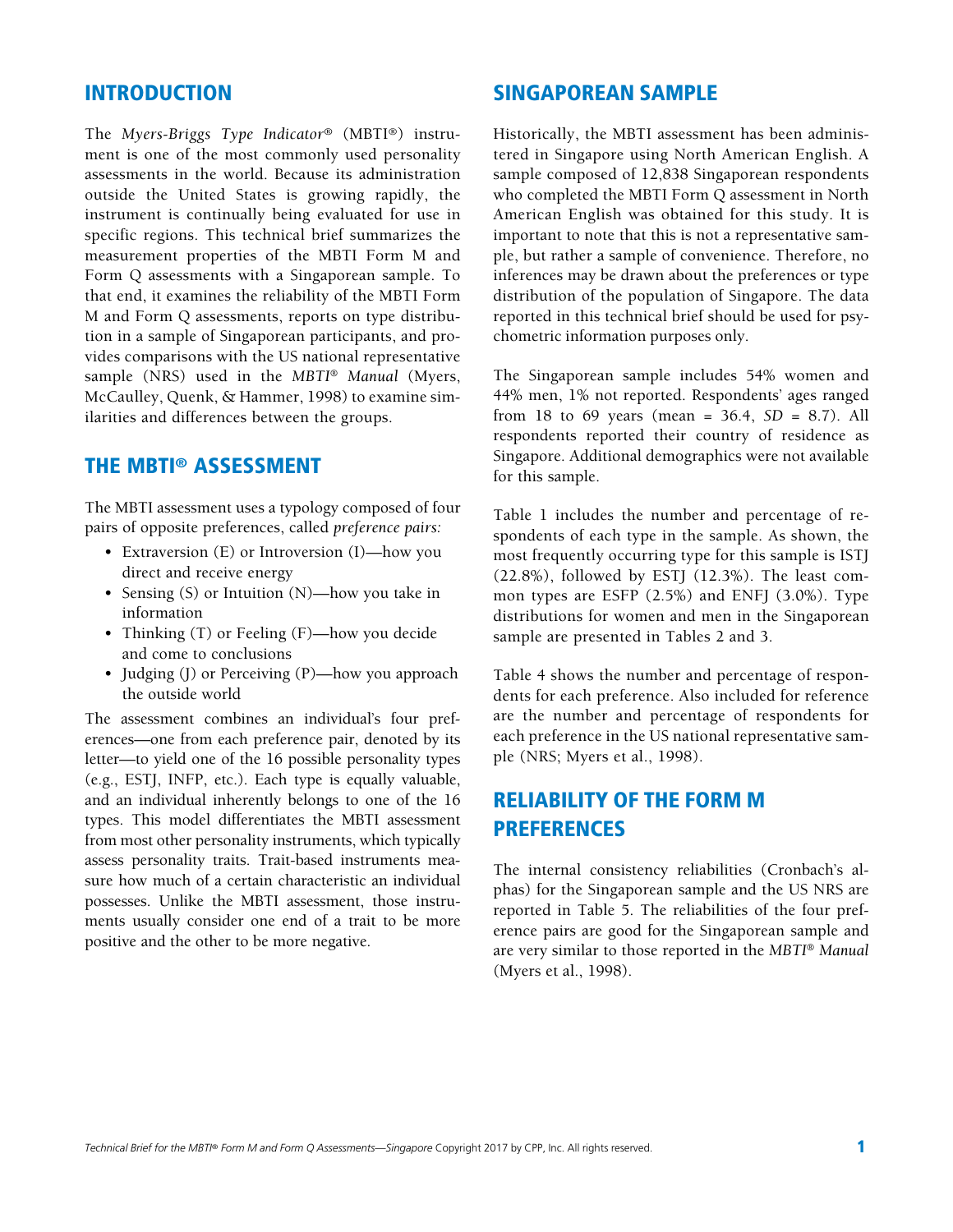#### **TABLE 1. MBTI® TYPE DISTRIBUTION IN THE SINGAPOREAN SAMPLE SENSING INTUITION Thinking Feeling Thinking Judging ISTJ ISFJ INFJ INTJ** *n* = 2,923 *n* = 1,065 *n* = 441 *n* = 883 **INTROVERSION INTROVERSION** 22.8% 8.3% 3.4% 6.9% **ISTP ISFP INFP INTP** *n* = 664 *n* = 641 *n* = 417 *n* = 631 **Perceiving** 5.0% 3.2% 4.9% 5.0% **ESTP ESFP ENFP ENTP** EXTRAVERSION *n* = 418 *n* = 317 *n* = 647 *n* = 579 **EXTRAVERSION** 3.3% 2.5% 5.0% 4.5% **Judging ENFJ ENTJ ESTJ ESFJ** *n* = 1,577 *n* = 560 *n* = 384 *n* = 711 12.3% 4.4% 3.0% 5.5%

*Note: N* = 12,838.

|                 |             | TABLE 2. MBTI® TYPE DISTRIBUTION IN THE SINGAPOREAN SAMPLE: WOMEN |                 |            |  |
|-----------------|-------------|-------------------------------------------------------------------|-----------------|------------|--|
| <b>SENSING</b>  |             | <b>INTUITION</b>                                                  |                 |            |  |
| <b>Thinking</b> | Feeling     |                                                                   | <b>Thinking</b> |            |  |
| <b>ISTJ</b>     | <b>ISFJ</b> | <b>INFJ</b>                                                       | <b>INTJ</b>     | Judging    |  |
| $n = 1,462$     | $n = 761$   | $n = 285$                                                         | $n = 379$       |            |  |
| 21.0%           | 10.9%       | 4.1%                                                              | 5.4%            |            |  |
| <b>ISTP</b>     | <b>ISFP</b> | <b>INFP</b>                                                       | <b>INTP</b>     |            |  |
| $n = 312$       | $n = 248$   | $n = 377$                                                         | $n = 301$       |            |  |
| 4.5%            | 3.6%        | 5.4%                                                              | 4.3%            |            |  |
| <b>ESTP</b>     | <b>ESFP</b> | <b>ENFP</b>                                                       | <b>ENTP</b>     | Perceiving |  |
| $n = 211$       | $n = 210$   | $n = 365$                                                         | $n = 279$       |            |  |
| 3.0%            | 3.0%        | 5.2%                                                              | 4.0%            |            |  |
| <b>ESTJ</b>     | <b>ESFJ</b> | <b>ENFJ</b>                                                       | <b>ENTJ</b>     | Judging    |  |
| $n = 794$       | $n = 403$   | $n = 250$                                                         | $n = 321$       |            |  |
| 11.4%           | 5.8%        | 3.6%                                                              | 4.6%            |            |  |

*Note: n* = 6,958.

*Technical Brief for the MBTI® Form M and Form Q Assessments—Singapore Copyright 2017 by CPP, Inc. All rights reserved.*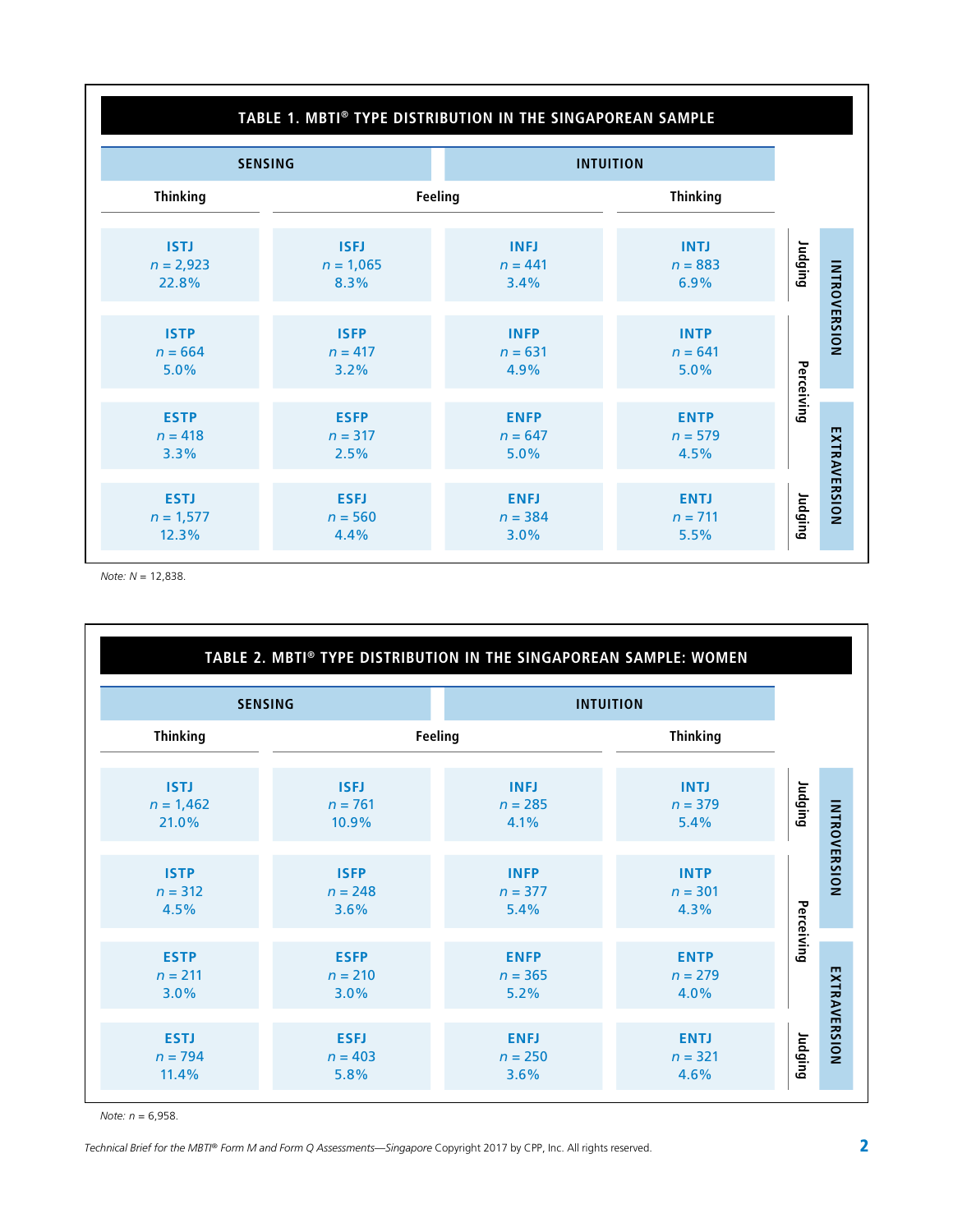#### **TABLE 3. MBTI® TYPE DISTRIBUTION IN THE SINGAPOREAN SAMPLE: MEN**

| <b>SENSING</b>                      |                                  | <b>INTUITION</b>                 |                                  |            |                     |
|-------------------------------------|----------------------------------|----------------------------------|----------------------------------|------------|---------------------|
| <b>Thinking</b>                     |                                  | Feeling                          | <b>Thinking</b>                  |            |                     |
| <b>ISTJ</b><br>$n = 1,431$<br>25.1% | <b>ISFJ</b><br>$n = 299$<br>5.2% | <b>INFJ</b><br>$n = 151$<br>2.6% | <b>INTJ</b><br>$n = 488$<br>8.6% | Judging    |                     |
| <b>ISTP</b><br>$n = 327$<br>5.7%    | <b>ISFP</b><br>$n = 163$<br>2.9% | <b>INFP</b><br>$n = 247$<br>4.3% | <b>INTP</b><br>$n = 332$<br>5.8% |            | <b>INTROVERSION</b> |
| <b>ESTP</b><br>$n = 199$<br>3.5%    | <b>ESFP</b><br>$n = 101$<br>1.8% | <b>ENFP</b><br>$n = 270$<br>4.7% | <b>ENTP</b><br>$n = 291$<br>5.1% | Perceiving |                     |
| <b>ESTJ</b><br>$n = 758$<br>13.3%   | <b>ESFJ</b><br>$n = 145$<br>2.5% | <b>ENFJ</b><br>$n = 129$<br>2.3% | <b>ENTJ</b><br>$n = 375$<br>6.6% | Judging    | EXTRAVERSION        |

*Note: n* = 5,706.

| TABLE 4. MBTI® PREFERENCE DISTRIBUTIONS FOR<br>THE SINGAPOREAN SAMPLE AND THE US NRS |                                      |      |                                |      |  |  |  |  |
|--------------------------------------------------------------------------------------|--------------------------------------|------|--------------------------------|------|--|--|--|--|
|                                                                                      | Singaporean Sample<br>$(N = 12,838)$ |      | <b>US NRS</b><br>$(N = 3,009)$ |      |  |  |  |  |
| Preference                                                                           | n                                    | ℅    | n                              | ℅    |  |  |  |  |
| Extraversion (E)                                                                     | 5,193                                | 40.5 | 1,483                          | 49.3 |  |  |  |  |
| Introversion (I)                                                                     | 7,645                                | 59.5 | 1,526                          | 50.7 |  |  |  |  |
| Sensing (S)                                                                          | 7,921                                | 61.7 | 2,206                          | 73.3 |  |  |  |  |
| Intuition (N)                                                                        | 4,917                                | 38.3 | 803                            | 26.7 |  |  |  |  |
| Thinking (T)                                                                         | 8,376                                | 65.2 | 1,210                          | 40.2 |  |  |  |  |
| Feeling (F)                                                                          | 4,462                                | 34.8 | 1,799                          | 59.8 |  |  |  |  |
| Judging (J)                                                                          | 8,544                                | 66.6 | 1,629                          | 54.1 |  |  |  |  |
| Perceiving (P)                                                                       | 4,294                                | 33.4 | 1,380                          | 45.9 |  |  |  |  |

#### **TABLE 5. MBTI® PREFERENCE PAIR INTERNAL CONSISTENCY RELIABILITIES FOR THE SINGAPOREAN SAMPLE AND THE US NRS**

|                           | Cronbach's Alpha      |               |  |  |
|---------------------------|-----------------------|---------------|--|--|
| <b>Preference Pair</b>    | Singaporean<br>Sample | <b>US NRS</b> |  |  |
| Extraversion-Introversion | .91                   | .91           |  |  |
| Sensing-Intuition         | .89                   | -92           |  |  |
| Thinking-Feeling          | .88                   | .91           |  |  |
| Judging-Perceiving        | .90                   | .92           |  |  |

*Note:* Singaporean sample *N* = 12,838; US NRS *N* = 3,009. Source for the US NRS is the *MBTI® Manual* (Myers et al., 1998).

*Note:* Source for the US NRS is the *MBTI® Manual* (Myers et al., 1998).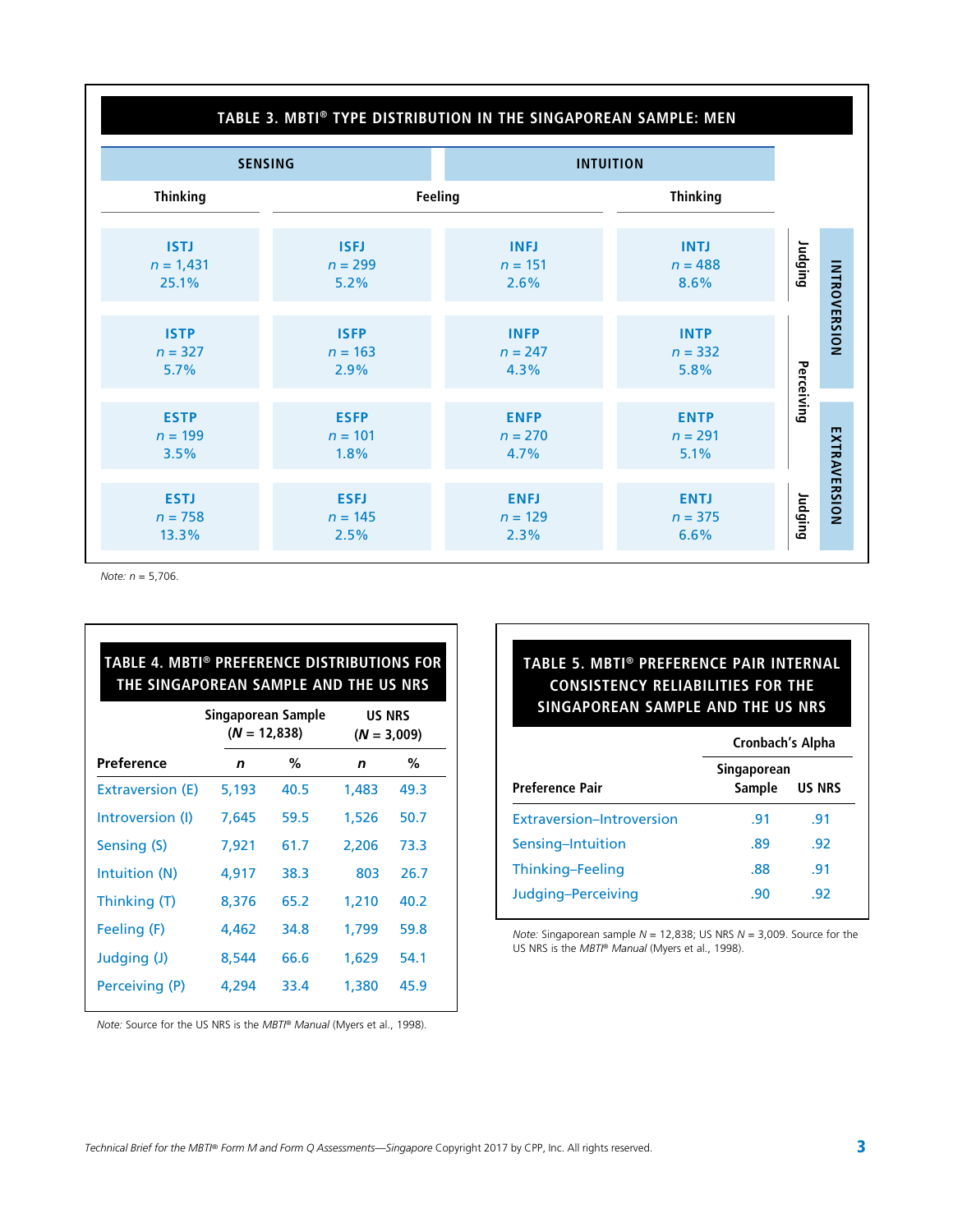#### FACTOR ANALYSIS

Several studies have conducted confirmatory factor analyses of the MBTI instrument to assess the validity of its factors. They have indicated that a fourfactor model, such as the one theorized and developed by Myers, is the most appropriate and offers the best fit (Harvey, Murry, & Stamoulis, 1995; Johnson & Saunders, 1990). A principal components exploratory factor analysis with varimax rotation was conducted using the item responses from the Singaporean sample. The results are presented in Table 6. The shaded cells indicate that factor 1 is E–I, factor 2 is S–N, factor 3 is T–F, and factor 4 is J–P. The four-factor structure produced by this analysis shows that the MBTI Form M items in Singapore are measuring their intended constructs, the four preference pairs.

| TABLE 6. FACTOR ANALYSIS ROTATED COMPONENT MATRIX<br>FOR THE SINGAPOREAN SAMPLE |                     |                     |                     |                     |                     |                     |                     |                     |                     |
|---------------------------------------------------------------------------------|---------------------|---------------------|---------------------|---------------------|---------------------|---------------------|---------------------|---------------------|---------------------|
| Item<br>Code                                                                    | Factor 1<br>$(E-I)$ | Factor 2<br>$(S-N)$ | Factor 3<br>$(T-F)$ | Factor 4<br>$(J-P)$ | <b>Item</b><br>Code | Factor 1<br>$(E-I)$ | Factor 2<br>$(S-N)$ | Factor 3<br>$(T-F)$ | Factor 4<br>$(J-P)$ |
| EI1                                                                             | .73                 | $-.04$              | .01                 | $-.04$              | SN <sub>1</sub>     | .06                 | .43                 | $-.03$              | .03                 |
| E12                                                                             | .54                 | $-.07$              | .06                 | $-.01$              | SN <sub>2</sub>     | $-.08$              | .50                 | .16                 | .21                 |
| EI3                                                                             | .55                 | $-.09$              | .03                 | .01                 | SN <sub>3</sub>     | $-.05$              | .56                 | .04                 | .17                 |
| E <sub>14</sub>                                                                 | .57                 | .11                 | $-.09$              | .02                 | SN <sub>4</sub>     | $-.07$              | .45                 | $-.02$              | .06                 |
| E <sub>15</sub>                                                                 | .57                 | .00                 | $-.07$              | .03                 | SN <sub>5</sub>     | $-.16$              | .38                 | $-.05$              | .10                 |
| EI <sub>6</sub>                                                                 | .59                 | $-.06$              | .05                 | $-.02$              | SN <sub>6</sub>     | $-.05$              | .37                 | .06                 | .06                 |
| EI7                                                                             | .45                 | $-.01$              | $-.05$              | $-.02$              | SN <sub>7</sub>     | $-.08$              | .48                 | $-.18$              | .14                 |
| E <sub>18</sub>                                                                 | .70                 | .01                 | $-.03$              | $-.05$              | SN <sub>8</sub>     | .02                 | .48                 | .10                 | .20                 |
| EI9                                                                             | .57                 | $-.15$              | $-.07$              | $-.01$              | SN <sub>9</sub>     | $-.07$              | .65                 | .11                 | .09                 |
| E110                                                                            | .62                 | $-.08$              | $-.04$              | $-.08$              | <b>SN10</b>         | $-.02$              | .50                 | .02                 | .05                 |
| E111                                                                            | .66                 | $-.14$              | $-.02$              | $-.05$              | <b>SN11</b>         | $-.06$              | .31                 | .13                 | .08                 |
| EI12                                                                            | .59                 | $-.17$              | $-.02$              | $-.06$              | <b>SN12</b>         | .09                 | .38                 | $-.01$              | .11                 |
| <b>EI13</b>                                                                     | .60                 | $-.06$              | .02                 | $-.03$              | <b>SN13</b>         | $-.06$              | .55                 | .08                 | .07                 |
| EI14                                                                            | .55                 | $-.07$              | $-.05$              | .01                 | <b>SN14</b>         | $-.05$              | .66                 | .17                 | .11                 |
| <b>EI15</b>                                                                     | .64                 | $-.01$              | .01                 | $-.02$              | <b>SN15</b>         | $-.12$              | .55                 | .00.                | .01                 |
| <b>EI16</b>                                                                     | .56                 | $-.03$              | .00                 | .00                 | <b>SN16</b>         | $-.08$              | .53                 | .12                 | .17                 |
| <b>EI17</b>                                                                     | .73                 | $-.06$              | .00                 | $-.02$              | <b>SN17</b>         | $-.06$              | .56                 | .05                 | .04                 |
| <b>EI18</b>                                                                     | .55                 | .11                 | $-.10$              | .00                 | <b>SN18</b>         | $-.02$              | .49                 | .18                 | .22                 |
| E119                                                                            | .61                 | $-.07$              | .03                 | $-.04$              | <b>SN19</b>         | $-.09$              | .58                 | $-.04$              | .05                 |
| <b>EI20</b>                                                                     | .53                 | $-.10$              | .02                 | $-.03$              | <b>SN20</b>         | $-.06$              | .63                 | .18                 | .14                 |
| EI21                                                                            | .67                 | $-.07$              | .03                 | $-.01$              | <b>SN21</b>         | .06                 | .52                 | .07                 | .08                 |
|                                                                                 |                     |                     |                     |                     | <b>SN22</b>         | $-.04$              | .48                 | .08                 | .15                 |
|                                                                                 |                     |                     |                     |                     | <b>SN23</b>         | .00                 | .57                 | .03                 | .07                 |
|                                                                                 |                     |                     |                     |                     | <b>SN24</b>         | $-.13$              | .66                 | .01                 | .07                 |
|                                                                                 |                     |                     |                     |                     | <b>SN25</b>         | $-.01$              | .45                 | .04                 | .05                 |
|                                                                                 |                     |                     |                     |                     | <b>SN26</b>         | $-.07$              | .30                 | $-.30$              | .03                 |

*(cont'd)*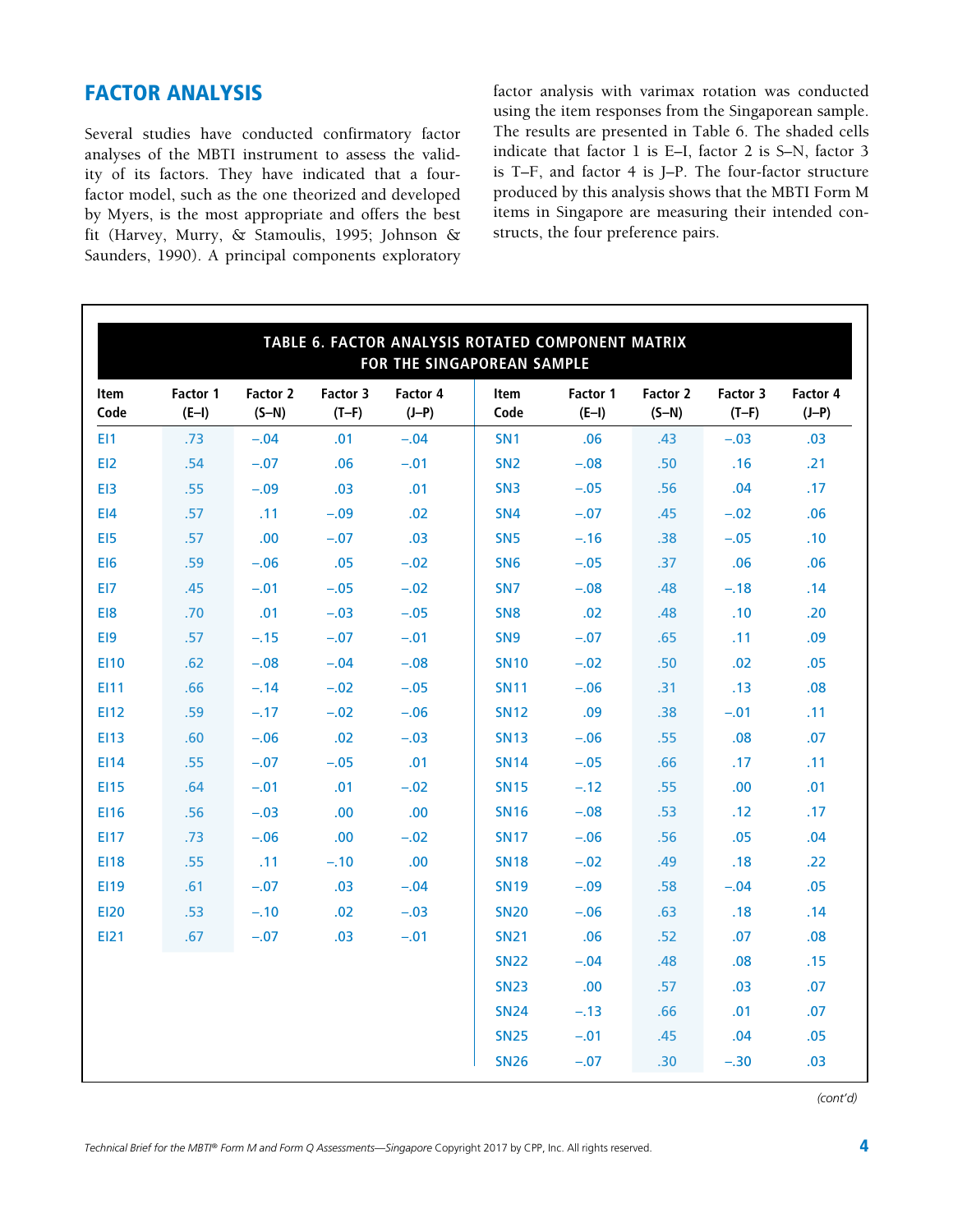| TABLE 6. FACTOR ANALYSIS ROTATED COMPONENT MATRIX<br>FOR THE SINGAPOREAN SAMPLE (CONT'D) |                     |                     |                     |                     |                     |                     |                     |                     |                     |
|------------------------------------------------------------------------------------------|---------------------|---------------------|---------------------|---------------------|---------------------|---------------------|---------------------|---------------------|---------------------|
| Item<br>Code                                                                             | Factor 1<br>$(E-I)$ | Factor 2<br>$(S-N)$ | Factor 3<br>$(T-F)$ | Factor 4<br>$(J-P)$ | <b>Item</b><br>Code | Factor 1<br>$(E-I)$ | Factor 2<br>$(S-N)$ | Factor 3<br>$(T-F)$ | Factor 4<br>$(J-P)$ |
| TF1                                                                                      | $-.06$              | .06                 | .45                 | .20                 | JP1                 | .01                 | .09                 | .03                 | .61                 |
| TF <sub>2</sub>                                                                          | $-.11$              | .21                 | .42                 | .08                 | JP <sub>2</sub>     | .04                 | .08                 | $-.02$              | .60                 |
| TF3                                                                                      | $-.04$              | .07                 | .57                 | .11                 | JP3                 | $-.05$              | .14                 | .08                 | .65                 |
| TF4                                                                                      | .11                 | .05                 | .49                 | .03                 | JP4                 | $-.01$              | .20                 | .01                 | .61                 |
| TF <sub>5</sub>                                                                          | $-.07$              | .00                 | .63                 | .13                 | JP5                 | .06                 | .08                 | .02                 | .56                 |
| TF <sub>6</sub>                                                                          | .02                 | .08                 | .58                 | .05                 | JP <sub>6</sub>     | $-.09$              | .19                 | $-.07$              | .39                 |
| TF7                                                                                      | $-.02$              | $-.05$              | .62                 | .07                 | JP7                 | $-.03$              | .03                 | .05                 | .51                 |
| TF8                                                                                      | $-.01$              | $-.02$              | .40                 | $-.04$              | JP8                 | $-.01$              | .10                 | .03                 | .50                 |
| TF <sub>9</sub>                                                                          | .03                 | $-.17$              | .54                 | .01                 | JP9                 | .01                 | .19                 | .08                 | .60                 |
| <b>TF10</b>                                                                              | $-.04$              | .15                 | .42                 | $-.01$              | <b>JP10</b>         | $-.17$              | .31                 | .22                 | .47                 |
| <b>TF11</b>                                                                              | .02                 | .07                 | .49                 | .03                 | <b>JP11</b>         | $-.07$              | .12                 | .31                 | .45                 |
| <b>TF12</b>                                                                              | .07                 | $-.07$              | .53                 | .01                 | <b>JP12</b>         | .01                 | .12                 | .23                 | .39                 |
| <b>TF13</b>                                                                              | $-.13$              | .28                 | .49                 | .09                 | <b>JP13</b>         | $-.04$              | .30                 | .04                 | .53                 |
| <b>TF14</b>                                                                              | $-.07$              | .12                 | .54                 | .04                 | <b>JP14</b>         | $-.15$              | .21                 | .29                 | .33                 |
| <b>TF15</b>                                                                              | $-.05$              | .15                 | .61                 | .02                 | <b>JP15</b>         | $-.04$              | .10                 | $-.01$              | .63                 |
| <b>TF16</b>                                                                              | $-.09$              | .02                 | .52                 | $-.03$              | <b>JP16</b>         | $-.09$              | .11                 | .10                 | .65                 |
| <b>TF17</b>                                                                              | $-.03$              | $-.01$              | .65                 | .11                 | <b>JP17</b>         | .04                 | .08                 | .10                 | .59                 |
| <b>TF18</b>                                                                              | $-.03$              | .21                 | .57                 | .11                 | <b>JP18</b>         | $-.20$              | .17                 | .09                 | .64                 |
| <b>TF19</b>                                                                              | .04                 | $-.04$              | .60                 | .04                 | <b>JP19</b>         | $-.01$              | .03                 | .07                 | .47                 |
| <b>TF20</b>                                                                              | $-.09$              | .21                 | .45                 | .08                 | <b>JP20</b>         | .02                 | .12                 | .04                 | .60                 |
| <b>TF21</b>                                                                              | .11                 | .00                 | .53                 | .05                 | <b>JP21</b>         | .01                 | $-.05$              | .11                 | .48                 |
| <b>TF22</b>                                                                              | $-.04$              | $-.01$              | .51                 | .07                 | <b>JP22</b>         | .04                 | .17                 | .12                 | .64                 |
| <b>TF23</b>                                                                              | .01                 | .09                 | .43                 | .04                 |                     |                     |                     |                     |                     |
| <b>TF24</b>                                                                              | .03                 | .00                 | .32                 | .08                 |                     |                     |                     |                     |                     |

*Note: N* = 12,838.

### RELIABILITY OF THE FORM Q FACETS

The MBTI Form Q assessment includes the 93 items that make up the MBTI Form M assessment (measuring the four preference pairs, E–I, S–N, T–F, and J–P) plus another 51 items that are used only to measure the Form Q facets. For each of the four preference pairs there are five facets (see Table 7), yielding a total of 20 facets. These facets help describe some of the ways in which each preference can be different for each individual to create a richer and more detailed description of an individual's behavior. The remaining analyses focus on the evaluation of the Form Q facets.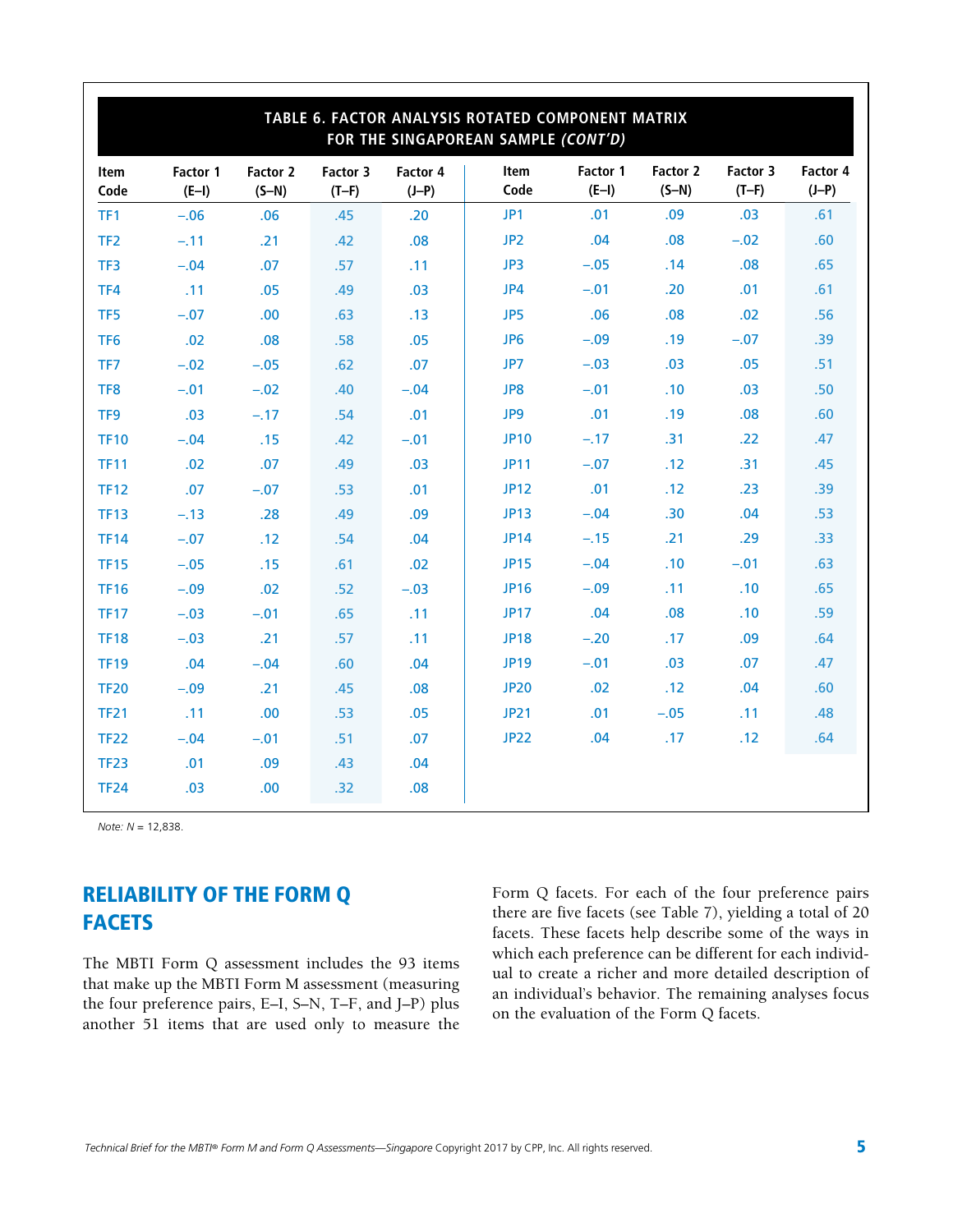#### **TABLE 7. MBTI® FORM Q FACET INTERNAL CONSISTENCY RELIABILITIES FOR THE SINGAPOREAN SAMPLE AND THE US NRS**

|                                             | <b>Cronbach's Alpha</b> |               |  |  |  |
|---------------------------------------------|-------------------------|---------------|--|--|--|
|                                             | Singaporean             |               |  |  |  |
| Form Q Facets                               | <b>Sample</b>           | <b>US NRS</b> |  |  |  |
| <b>E-I Facets</b>                           |                         |               |  |  |  |
| Initiating-Receiving                        | 81                      | .85           |  |  |  |
| <b>Expressive-Contained</b>                 | .79                     | .79           |  |  |  |
| Gregarious-Intimate                         | .66                     | .60           |  |  |  |
| <b>Active-Reflective</b>                    | .62                     | .59           |  |  |  |
| <b>Enthusiastic-Quiet</b>                   | .75                     | .72           |  |  |  |
| <b>S-N Facets</b>                           |                         |               |  |  |  |
| Concrete-Abstract                           | .71                     | .81           |  |  |  |
| Realistic-Imaginative                       | 74                      | .79           |  |  |  |
| <b>Practical-Conceptual</b>                 | .50                     | .67           |  |  |  |
| <b>Experiential-Theoretical</b>             | .69                     | .83           |  |  |  |
| <b>Traditional-Original</b>                 | .71                     | .76           |  |  |  |
| <b>T-F Facets</b>                           |                         |               |  |  |  |
| Logical-Empathetic                          | .78                     | .80           |  |  |  |
| Reasonable-Compassionate                    | .71                     | .77           |  |  |  |
| Questioning-Accommodating                   | .41                     | .57           |  |  |  |
| <b>Critical-Accepting</b>                   | .47                     | .60           |  |  |  |
| <b>Tough-Tender</b>                         | .76                     | .81           |  |  |  |
| <b>J-P Facets</b>                           |                         |               |  |  |  |
| <b>Systematic-Casual</b>                    | .74                     | .74           |  |  |  |
| Planful-Open-Ended                          | .76                     | .82           |  |  |  |
| <b>Early Starting-</b><br>Pressure-Prompted | .66                     | .70           |  |  |  |
| Scheduled-Spontaneous                       | .79                     | .82           |  |  |  |
| Methodical-Emergent                         | .60                     | .71           |  |  |  |

*Note:* Singaporean sample *N* = 12,838; US NRS *N* = 3,009. Source for the US NRS is the *MBTI® Manual* (Myers et al., 1998).

Internal consistency reliabilities for each facet are reported in Table 7 for the Singaporean sample and the US NRS. The Singaporean sample alphas range from .41 (Questioning–Accommodating) to .81 (Initiating–Receiving). Overall, some of this sample's alphas are somewhat lower than those of the US NRS. This is consistent with the reliabilities that have been found for international samples and translations of the MBTI Form Q (or, for Europe, Step  $II^{\mathbb{N}}$ ) assessment (Quenk, Hammer, & Majors, 2004; Schaubhut, 2008; Schaubhut & Thompson, 2010a, 2010b, 2011a, 2011b, 2012, 2013, 2016a, 2016b, 2017a, 2017b, 2017c, 2017d). Reliabilities for nine other translations can be found in the *MBTI*® Step II™ *Manual,* European edition *(*Quenk et al., 2004).

#### **CONCLUSION**

The analyses reported here with an initial Singaporean sample demonstrate that measurement properties of the assessment are adequate. Therefore, the MBTI Forms M and Q can be widely used with individuals who reside in Singapore and read English. As use of the MBTI assessment in Singapore continues to grow, larger and more diverse samples will become available, and the measurement properties of MBTI Forms M and Q in Singapore will continue to be evaluated.